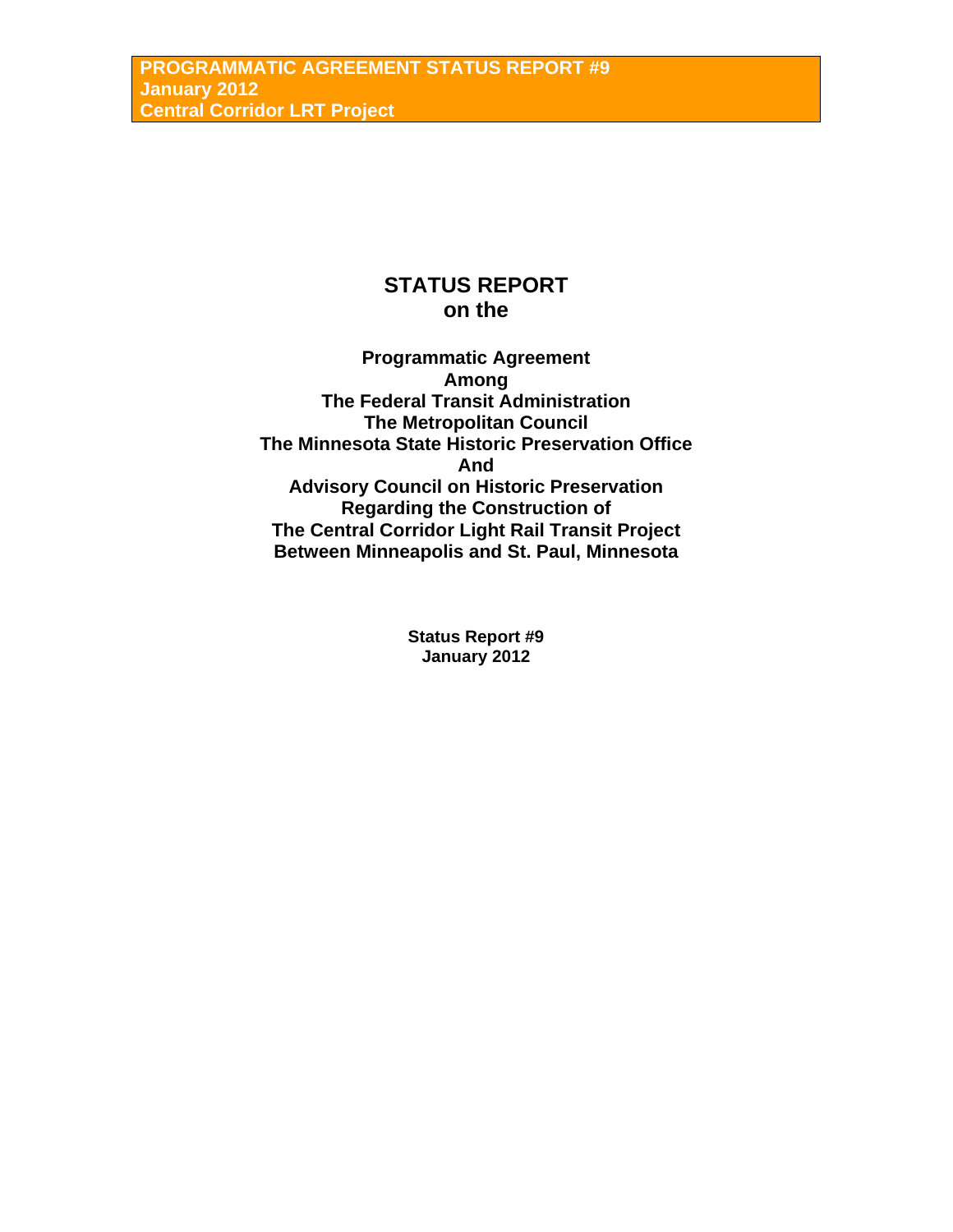### **INTRODUCTION**

The Central Corridor Light Rail Transit (LRT) project is an approximately 11-mile LRT line that will serve the Minneapolis and St. Paul downtown areas, as well as the University of Minnesota (U of M) and the State Capitol complex. In downtown Minneapolis, it will integrate with the Hiawatha LRT line. There will be 23 stations along the line, including five shared with the existing Hiawatha LRT and an operations and maintenance facility will be constructed as part of the project in downtown St. Paul.

This Status Report covers the period from October 1, 2011 to December 31, 2011.

## **STIPULATION I: PROJECT DESIGN DEVELOPMENT**

The obligations of Stipulation I of the CCLRT Programmatic Agreement are complete with submittal of the final set of design plans for the Operations and Maintenance Facility (as reported in Status Report #5).

### **STIPULATION II: DESIGN OF FUTURE STATIONS AT HAMLINE, VICTORIA AND WESTERN**

The obligations of Stipulation II of the CCLRT Programmatic Agreement are complete with submittal of the final design plans for the stations at Hamline Avenue, Victorian Street, and Western Avenue (reported in Status Report #3) and MnSHPO findings that the plans were consistent with the Secretary of Interior Standards (as reported in Status Report #4).

## **STIPULATION III: ARCHAEOLOGY**

There have been no actions pertaining to this stipulation in the reporting period.

#### **STIPULATION IV: RESOLUTION OF ADVERSE EFFECTS**

As of the date of the completion of this Status Report, MnSHPO has made adverse effects findings for four historic properties and/or districts – the St. Paul Urban Renewal Historic District, the State Capitol Mall Historic District, the St. Paul Union Depot, and the Lowertown Historic District.

St. Paul Union Depot: As previously reported, a final Mitigation Plan addressing adverse effects of the CCLRT project to the St. Paul Union Depot has been approved by MnSHPO and circulated to parties to the Programmatic Agreement. Implementation of the Mitigation Plan will occur as part of Civil East construction activities and is expected to be completed in 2013.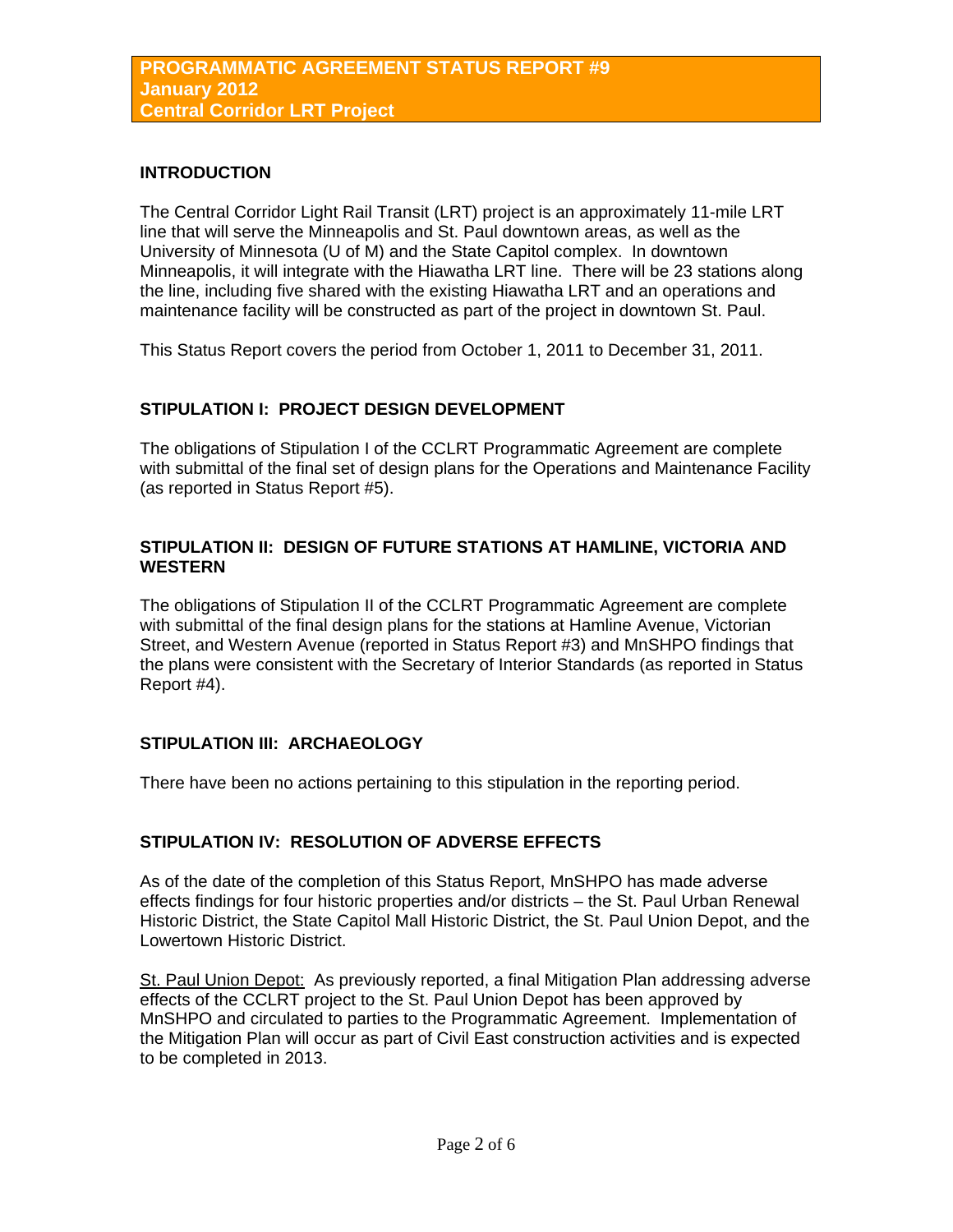## **PROGRAMMATIC AGREEMENT STATUS REPORT #9 January 2012 Central Corridor LRT Project**

State Capitol Mall Historic District: A final mitigation plan was circulated to MnSHPO and all parties on February 25, 2010. Implementation of the mitigation plans is anticipated to be complete in 2012.

St. Paul Urban Renewal Historic District: Mitigation for effects to the St. Paul Urban Renewal Historic District was documented in the Programmatic Agreement and is reported under Stipulation VII.

Lowertown Historic District: A final mitigation plan addressing adverse effects of the CCLRT Operations and Maintenance Facility to the Lowertown Historic District was circulated to parties to the Programmatic Agreement in June. The primary focus of this Plan is development of new Lowertown Historic District Guidelines that would be administered by the St. Paul HPC. As previously reported, the Met Council and the City of St. Paul will enter into a subordinate funding agreement (SFA), permitting the City to initiate the contracting process and manage the process more directly. The City has been provided a copy of this SFA and Met Council will execute the SFA upon its receipt.

## **STIPULATION V: NOISE AND VIBRATION ASSESSMENT AND MITIGATION**

The obligations of Stipulation V of the CCLRT Programmatic Agreement are complete with submittal of the final copy of the Vibration Noise Management Remediation Plan (VNMRP) as reported in Status Report #4 and completion of consultation with property owners, as reported in Status Report #5.

#### **STIPULATION VI: PARKING AND TRAFFIC**

Stipulation VI.A: There have been no actions pertaining to this stipulation in the reporting period.

Stipulation VI.B: There have been no actions pertaining to this stipulation in the reporting period.

Stipulation VI.C: Reporting on the status of the implementation of parking mitigation is now taking place on a monthly basis as required by the FTA's Finding of No Significant Impacts for the Supplemental Environmental Assessment assessing impacts of CCLRT construction on businesses, which was published in March 2011. A copy of the monthly business mitigation status report can be found at [www.centralcorridor.org.](http://www.centralcorridor.org/)

#### **STIPULATION VII: RECORDATION OF CEDAR STREET AND REDEVELOPMENT DESIGN GUIDLELINES**

360 Cedar Street Recordation*:* The provisions of this stipulation were completed and documented in a letter dated January 8, 2010 from MnSHPO finding that the documentation fulfills Stipulation VII.A of the Programmatic Agreement.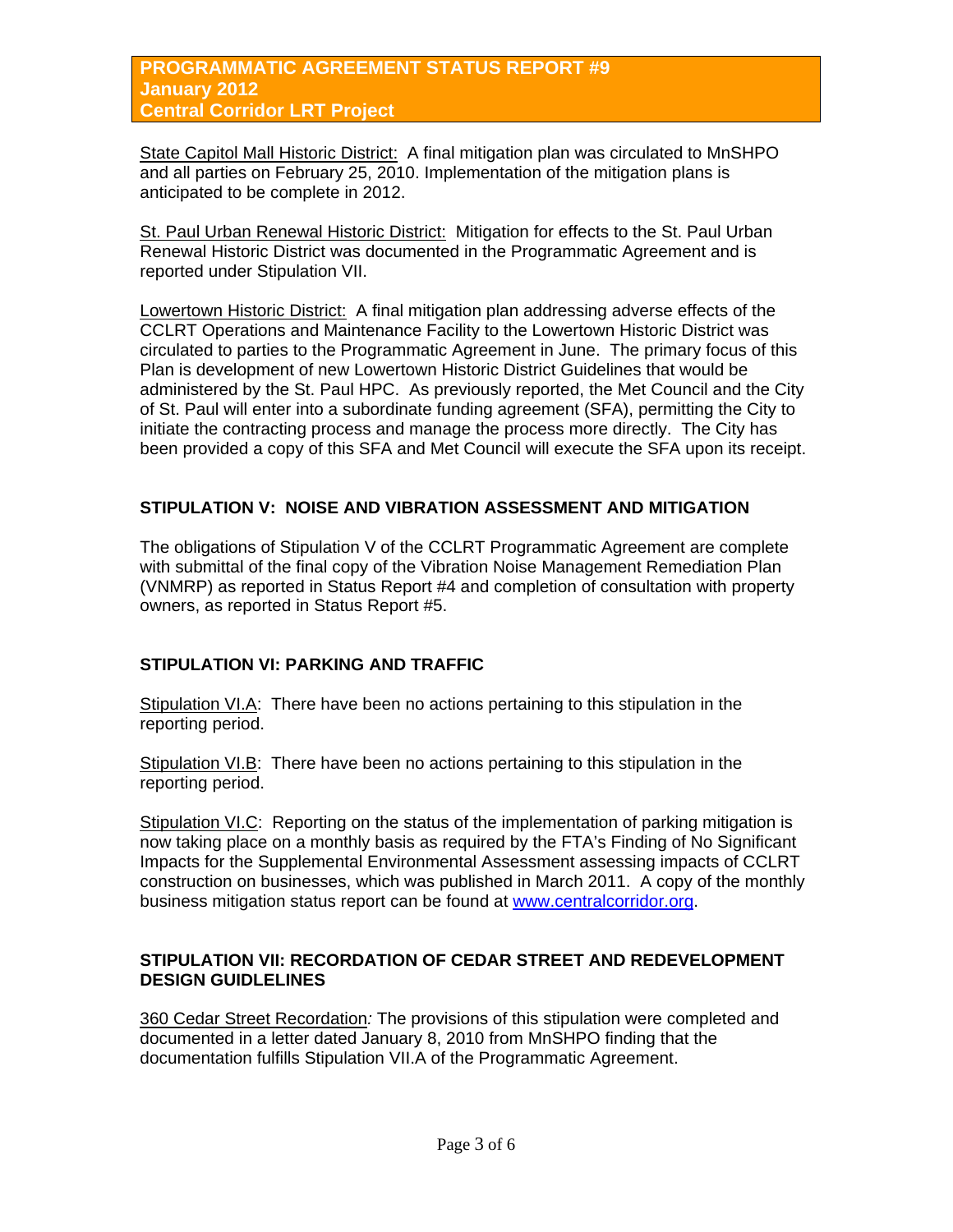Design Guidelines for 4<sup>th</sup>/5<sup>th</sup>/Minnesota/Cedar streets block: There have been no actions pertaining to this stipulation in the reporting period.

#### **STIPULATION VIII: NATIONAL REGISTER NOMINATION FORMS**

The Met Council has prepared a refined cost estimate, with input from MnDOT Cultural Resources unit staff, and with input from consultants, that will be used in the procurement process, seeking professional consulting service to complete this stipulation of the Programmatic Agreement. It is anticipated this procurement will be rebid in March 2012.

#### **STIPULATION IX: PUBLIC EDUCATION**

Stipulation IX.A: There have been no actions pertaining to this stipulation in the reporting period.

Stipulation IX.B: There have been no actions pertaining to this stipulation in the reporting period.

Stipulation IX.C: The obligations of Stipulation IX.C of the CCLRT Programmatic Agreement are complete with submittal of a final scope of work for public education activities in February 2010.

#### **STIPULATION X: PUBLIC INFORMATION AND INVOLVEMENT**

Stipulation X.A: All documents developed as part of implementing the stipulations in the Programmatic Agreement, copies of status reports, and other documentation are being made available at [www.centralcorridor.org](http://www.centralcorridor.org/).

Stipulation X.B: No objections have been noted during this reporting period.

## **STIPULATION XI: PROTECTION MEASURES**

As reported in Status Report #4, a final copy of the Construction Protection Plan (CPP) was distributed to all parties to the Programmatic Agreement in May 2010. During this reporting period, Civil East (construction of LRT tracks, reconstruction of roadways and sidewalks, LRT station construction, etc. in St. Paul) and Civil West (similar activities as Civil East, but in Minneapolis) contracts were initiated and several meetings were held with both contractors to review the measures contained in the CPP (and contained in contract specifications) (Stipulation XI.B). Vibration monitoring and reporting (on a weekly basis) will take place throughout the duration of vibration-intensive construction activities for these construction contracts.

#### **STIPULATION XII: PROJECT MODIFICATIONS**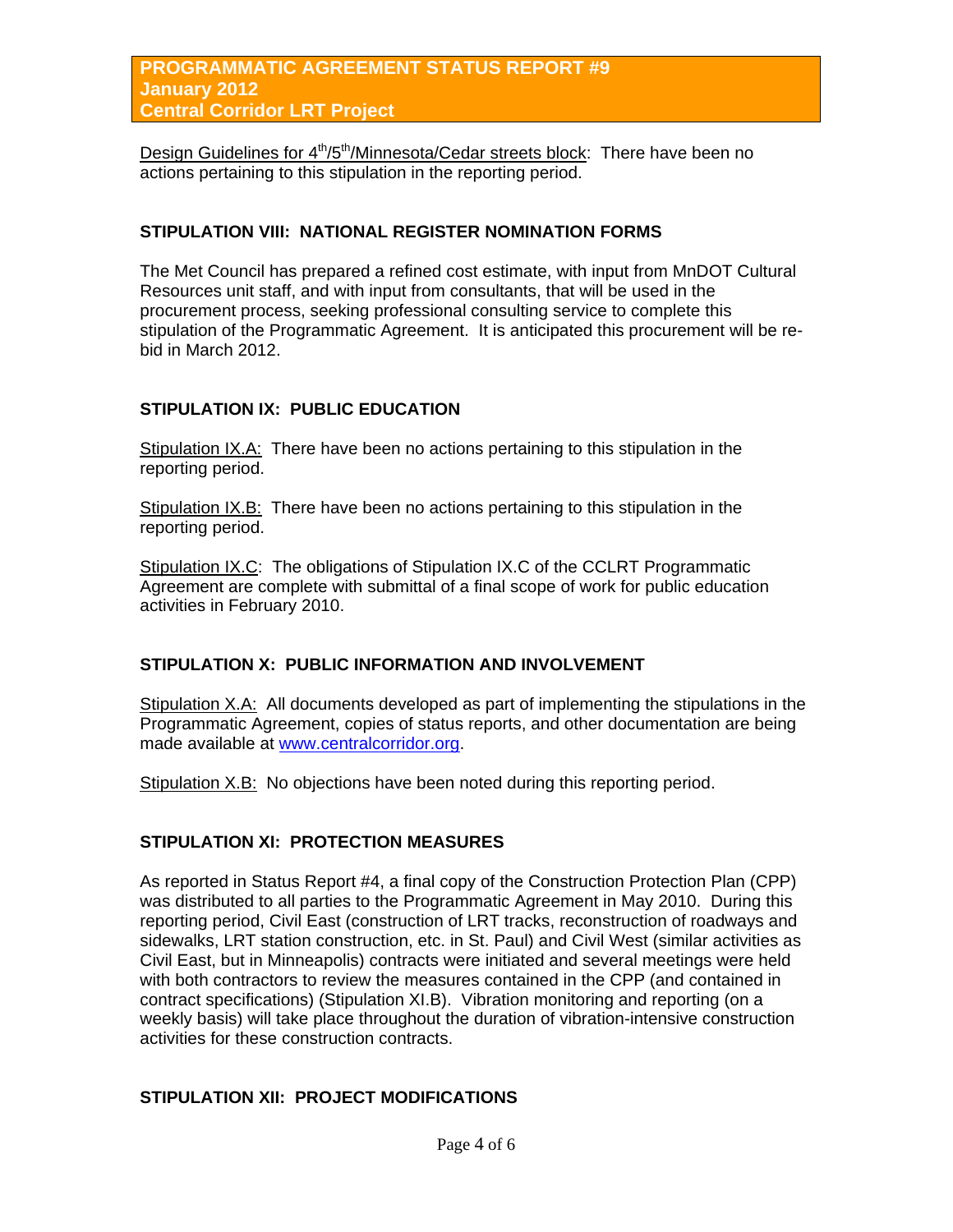As documented in the CCLRT Final Environmental Impact Statement (FEIS), the north alleyway at the Central Presbyterian Church's (500 Cedar Street) would be closed with construction of Central Corridor LRT. A concept for access replacement was included in the FEIS, and shared with parties to the Programmatic Agreement in June 2009 (see Status Report #1). This concept focused on replacing the Church's primary business entrance (and ADA accessible entrance) to the Church's existing southern entryway. This would entail improvements interior and exterior (including an ADA-accessible ramp). In early November 2011, staff from MnSHPO and the St. Paul HPC met on site, at the Central Presbyterian Church, to review plans prepared by the Church's architect for these improvements. As a result of this meeting, HPC did request modifications to the entrance-way design, which were made by the Church's architect. Copies of the revised plans were provided to MnSHPO and to the St. Paul HPC. In late November 2011, the HPC approved the Church's plans.

Although not directly related to the primary obligations of this stipulation, it should be noted that Central Presbyterian Church received payment in full from Met Council in December 2011 through the right-of-way process, allowing Central Presbyterian to make all required improvements to their southern entryway.

#### . **STIPULATION XIII: PROJECT DISCOVERY**

There have been no actions pertaining to this stipulation in the reporting period.

#### **STIPULATION XIV: QUARTERLY REPORT ON AGREEMENT IMPLEMENTATION**

This is the ninth quarterly report prepared on the status of implementation of Central Corridor LRT Programmatic Agreement stipulations.

#### **STIPULATION XV: STANDARDS**

All work carried out pursuant to the Programmatic Agreement has been carried out consistent with the requirements noted in this stipulation.

#### **STIPULATION XVI: DISPUTE RESOLUTION**

There have been no disputes requiring resolution in the reporting period.

#### **STIPULATION XVII: AMENDMENTS**

There have been no requests, nor any preparation of, amendments to the Programmatic Agreement during the reporting period.